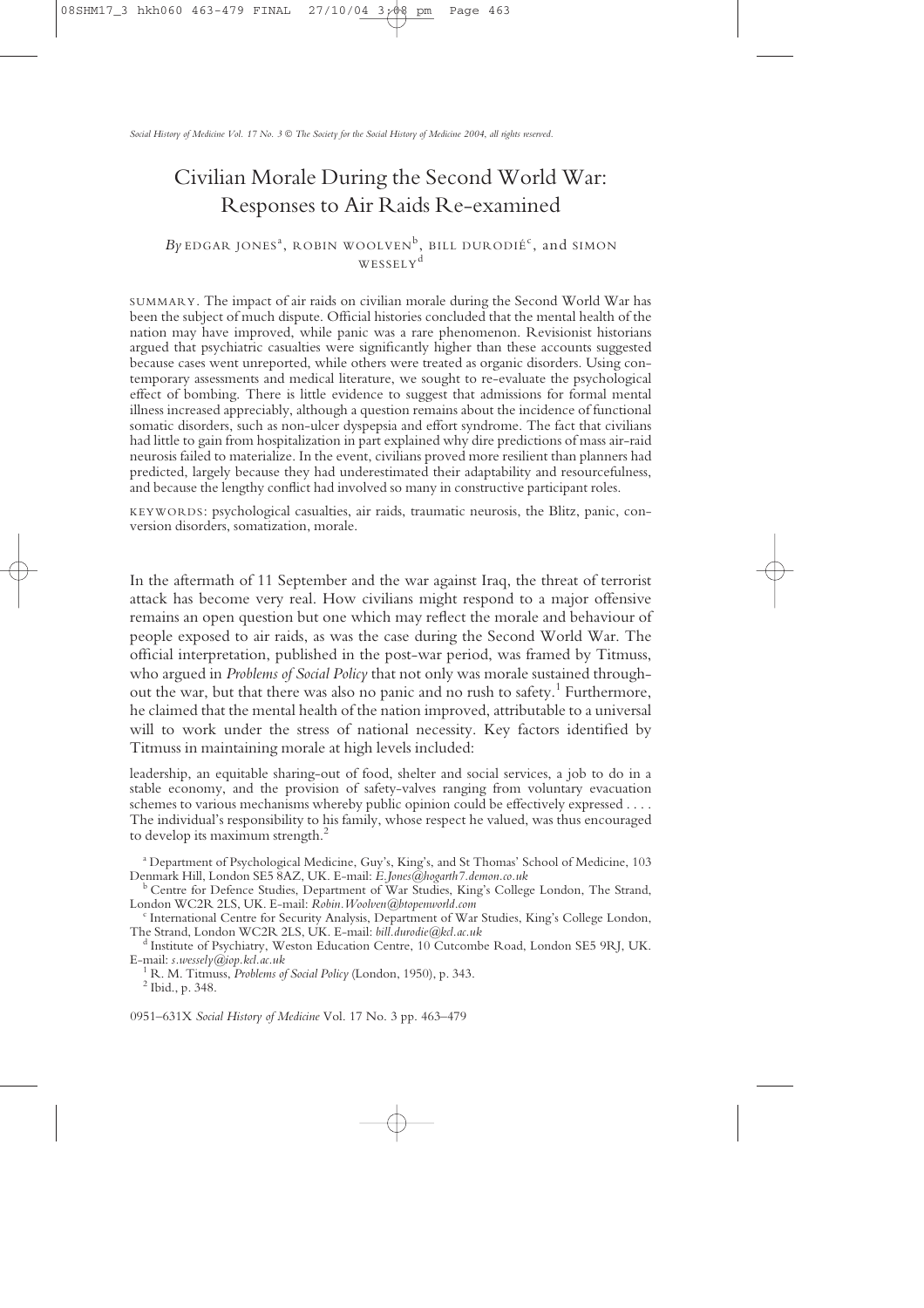In his study of Civil Defence, O'Brien took an equally sanguine view of morale. Writing of the Blitz in autumn 1940, he argued,

the phrase 'London can take it' became current, and there is small doubt that this reflected the reality of the situation  $\dots$ . Evacuation  $\dots$  was relatively small, and there was no panic.<sup>3</sup>

Drawing a distinction between 'passive' morale (a grim willingness to carry on) and 'active' morale (heroic gestures), Marwick detected no fundamental weakening of resolve throughout the war.<sup>4</sup>

Questioning these optimistic interpretations, Calder suggested that panic and defeatism after major raids, looting of bombed premises, black marketeering, strikes, juvenile delinquency, and higher rates of infantile mortality all indicated that civilian morale was not uniformly robust.<sup>5</sup> In a later study, Calder argued that Britain in 1940 provided 'ample evidence, familiar and unfamiliar, to indicate widespread fear and paranoia bordering on panic'.6 Similarly, Ponting maintained that sustained morale during the Blitz owed more to government propaganda and a censored media than to reality.7 In his study of the devastating raids on Belfast in April and May 1941, Barton concluded that inadequate preparations and the destruction of 53 per cent of the entire housing stock led to mass evacuations, which assumed panic proportions.<sup>8</sup> By contrast, Ziegler, who limited his study to London, conceded that the fighting spirit faltered at times, but concluded that the majority behaved with 'dignity, courage, resolution and astonishing good humour'.<sup>9</sup> However, a recent investigation of civilian morale during 1940 by Smith returned to a position closer to that of Titmuss and O'Brien,<sup>10</sup> while Mackay's general investigation of the war years concluded that:

The 'negative' features emphasised by revisionist historians, although indisputably present, were not on such a scale as to invalidate the orthodox picture of a people who became actively committed to the project their leaders put before them . . . the 'lows' did not last for long and were more than outweighed by the 'highs'.<sup>11</sup>

Civilian morale was, of course, not simply a response to air raids but to a range of factors, such as the availability of food, the cost of living, news about progress in the war, and the provision of health and welfare benefits. Within the scope of this article, we were unable to assess all of these influences, and focused on the psychological impact of bombing. Received opinion is that there was no public panic, except in isolated incidents such as the Bethnal Green tube disaster, and that the incidence of psychiatric disorders among civilians did not increase to any significant extent even in areas subjected to heavy attacks, such as the East End of London, Liverpool, or Southampton. Psychiatric admissions following raids, it was claimed, were of individuals with a pre-existing disorder or constitutional vulner-

- 
- 

<sup>&</sup>lt;sup>3</sup> T. H. O'Brien, *Civil Defence* (London, 1955), p. 401.<br>
<sup>4</sup> A. Marwick, *The Home Front, The British and the Second World War* (London, 1976), pp. 68–71.<br>
<sup>5</sup> A. Calder, *The People's War: Britain 1939–45* (London, 19

<sup>2002),</sup> p. 248.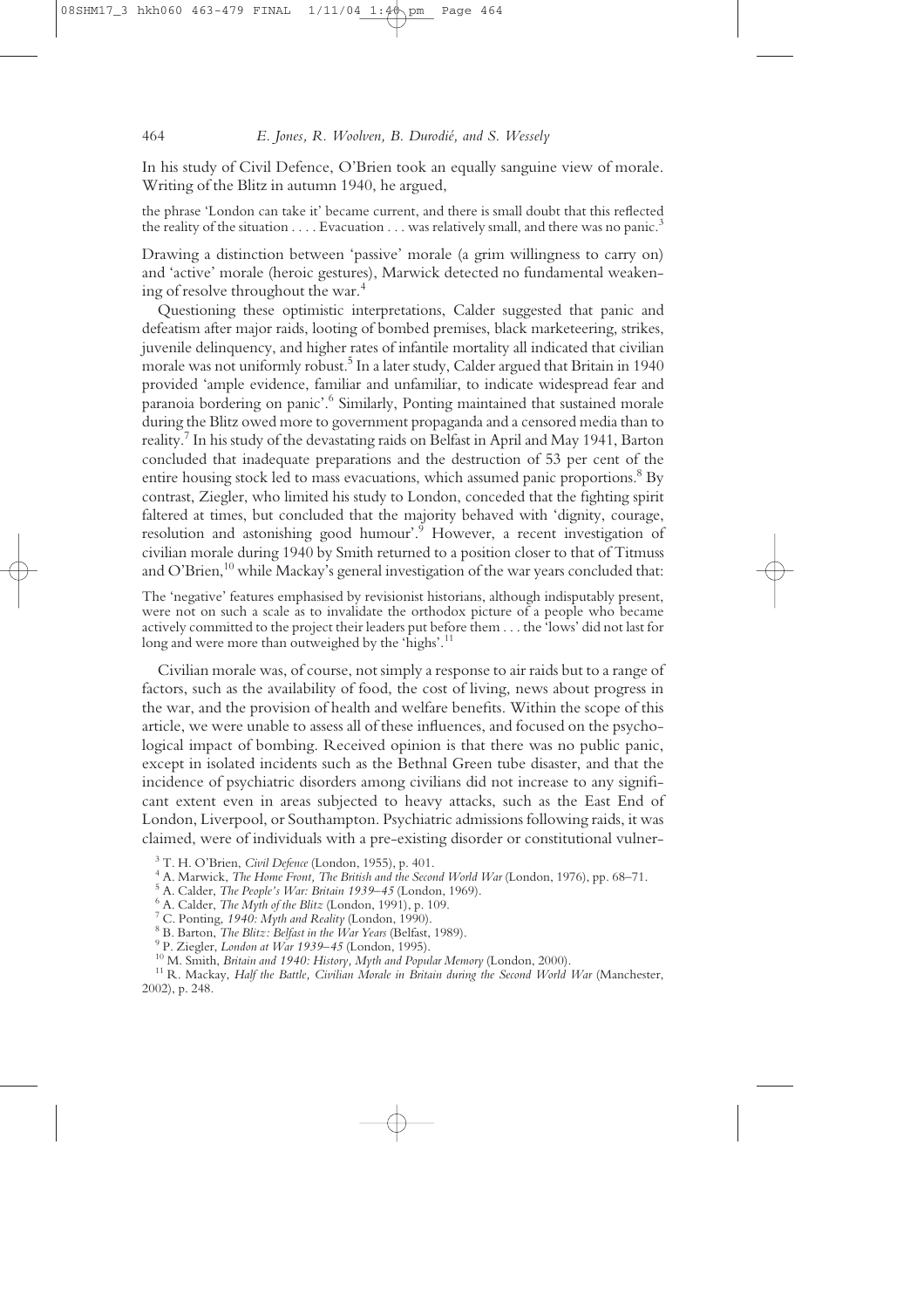ability. We sought to re-examine this interpretation. Were people as resilient, adaptable, and impervious to the stress of air raids as official histories have claimed? If people did break down, what had caused this to happen and, for those who survived apparently unscathed, what were the preventive factors?

# *Definitions and Methods*

To analyse contemporary assessments of morale, we systematically searched all files of the Home Intelligence Division of the Ministry of Information and the intelligence branch of the Ministry of Home Security. A keyword search was performed using PROCAT for the records of other relevant departments such as the War Office, Prime Minister's Office, Cabinet Office, and the Air Ministry. In addition, leading medical journals of the period were hand-searched for papers that studied psychological disorders in civilians subjected to air attack.

Morale can be conceptualized in a variety of ways, and for the purpose of this study we adopted the definition employed by Dr Stephen Taylor, a physician, who had trained at the Maudsley Hospital. As director of the Home Intelligence Division of the Ministry of Information, he wrote in October 1941: 'Morale [should be defined] not by what a person thinks or says, but by what he does and how he does it'; it was 'the state of conduct and behaviour of an individual or group'.<sup>12</sup> MacCurdy reiterated this interpretation in 1943, stating that an attitude of resilience was 'meaningless, or at least ineffective, unless it promotes action'.13

# *Preparation for Aerial Bombing*

When, in 1932, Stanley Baldwin declared in the House of Commons that 'no power on earth can prevent the man in the street from being bombed . . . the bomber will always get through', he was expressing a view supported by the Air Staff.<sup>14</sup> Military planners believed that a 'knock-out blow' could be delivered from the skies by wiping out a substantial section of the urban population. By scaling-up casualty statistics derived from German air raids on London in 1917–18, the Committee of Imperial Defence (CID) calculated in 1937 that a 60-day offensive could kill as many as 600,000 and leave 1.2 million injured.<sup>15</sup> These frightening numbers took on an even more sinister aspect when related to earlier predictions about the psychological effects of bombing on civilians.

Concerned by civilian responses during the First World War, in 1924 the government set up an Air-Raid Precautions Sub-Committee of the CID. One of its earliest pronouncements that 'the moral effect of air attack is out of all proportion to the material effect' was to exercise a profound and enduring influence.<sup>16</sup> This theme was developed by Sir Maurice Hankey, secretary of the CID, who

<sup>&</sup>lt;sup>12</sup> The National Archives, Public Record Office, Kew (hereafter PRO), INF1/292, Ministry of Infor-<br>mation Weekly Reports, No. 53, 8 October 1941, S. Taylor, 'Home morale and public opinion', p. 1.

<sup>&</sup>lt;sup>13</sup> J. T. MacCurdy, *The Structure of Morale* (Cambridge, 1943), pp. 72, 141.<br><sup>14</sup> R. Woolven, 'Munich, London and ARP', *RUSI Journal*, 143 (1998), 54–8, p. 54.<br><sup>15</sup> Titmuss, *Social Policy*, p. 13.<br><sup>16</sup> PRO, CAB46/1, M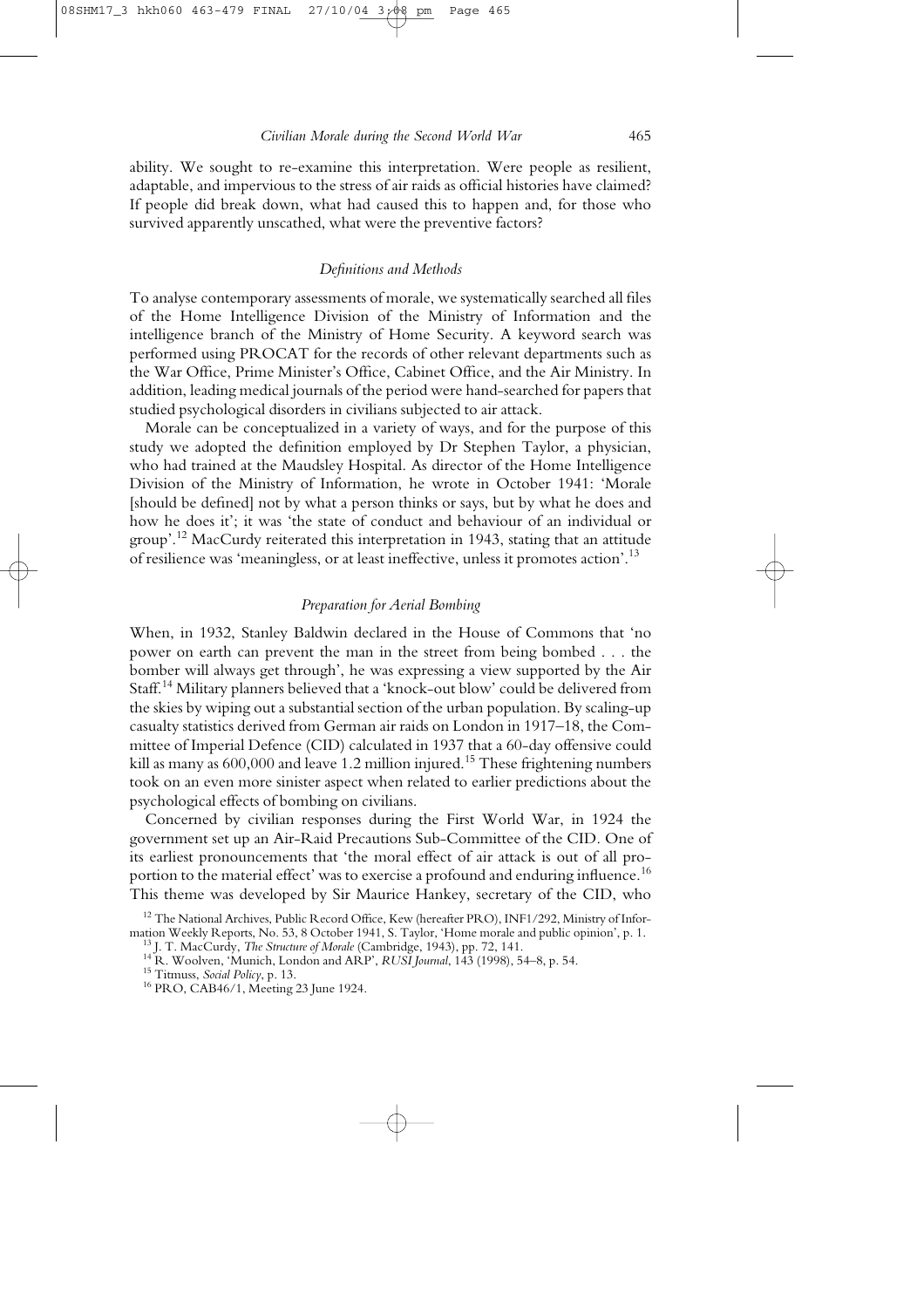## 466 *E. Jones, R. Woolven, B. Durodié, and S. Wessely*

argued that victory in any future war 'will rest with that country whose people will endure bombardment the longer with greater stoicism'. He questioned the preparedness of the general public 'who have no realisation what is in store in the event of another war on a large scale, and I am apprehensive that the full realisation would come as so great a shock that general panic would ensue'.<sup>17</sup> Reports of large numbers seeking shelter in Underground stations in response to the German air raids of 1917–18 appeared to provide the Committee with further evidence that civilians lacked the resilience needed to survive a concerted air attack.18 As a result, the primary aim of ARP services, as defined in June 1937, was not the protection of individuals and property from destruction, but 'the maintenance of the morale of the people'.19 Plans were laid for some 17,000 regular troops and 20,000 reserve constables to be drafted into London to control the expected mass exodus from the capital and to prevent panic at main-line stations and entrances to the Underground.

Fear of widespread psychological breakdown also influenced the levels of protection offered to citizens. A deep-shelter system, the only effective defence against bombs, was rejected not simply because it was costly to construct. Planners believed that it might create a 'shelter mentality' and that essential war production would suffer as workers became increasingly reluctant to emerge from positions of safety.<sup>20</sup> The system was also rejected on grounds of equality, as the Hailey Conference of February 1939 had decided that morale could be maintained only if the same standards of protection were applied across areas of equivalent risk. Concerns about a deep-shelter mentality endured and, in 1942, when eight new shelters (each accommodating 8,000 people) were completed beneath Underground stations, they were retained for military use; not until the V1 offensive of 1944 were five opened to the public. $21$ 

# *Air Raids in Spain and China*

Although it had been predicted that for every physical casualty there would be two to three psychological, these estimates were not supported by events of the late 1930s. Reports from British military observers of the Sino-Japanese hostilities suggested that 'there was good discipline and control' when Nanking was attacked in August 1937. While high officials went to their dugouts, 'the masses were apathetic to air-raids'.22 A year later, Wing Commander Pelly, the air attaché in Shanghai, observed that Japanese raids had stiffened Chinese resilience despite often 'heavy and indiscriminate bombing' of large centres of population. Pelly's evidence was supported by a German journalist based in Hankow, who wrote that

<sup>&</sup>lt;sup>17</sup> PRO, CAB46/3 ARP/8, Memorandum by Sir Maurice Hankey, 2 July 1924.<br><sup>18</sup> O'Brien, *Civil Defence*, p. 6; H. A. Jones, *War in the Air, Being the Story of thePart Played in the Great War by the Royal Air Force, Volume* 

<sup>&</sup>lt;sup>19</sup> PRO, CAB16/172, Minutes and report of the Warren Fisher Sub-committee of the CID on ARP Services, 30 June 1937.

<sup>&</sup>lt;sup>20</sup> O'Brien, *Civil Defence*, p. 192.<br><sup>21</sup> R. Woolven, 'London and the V Weapons 1943–45', *RUSI Journal*, 147 (2002), 53–9, p. 54.<br><sup>22</sup> PRO, ADM116/4174, Reports from HMS Capetown on Japanese raids on Nanking from 2

August 1937.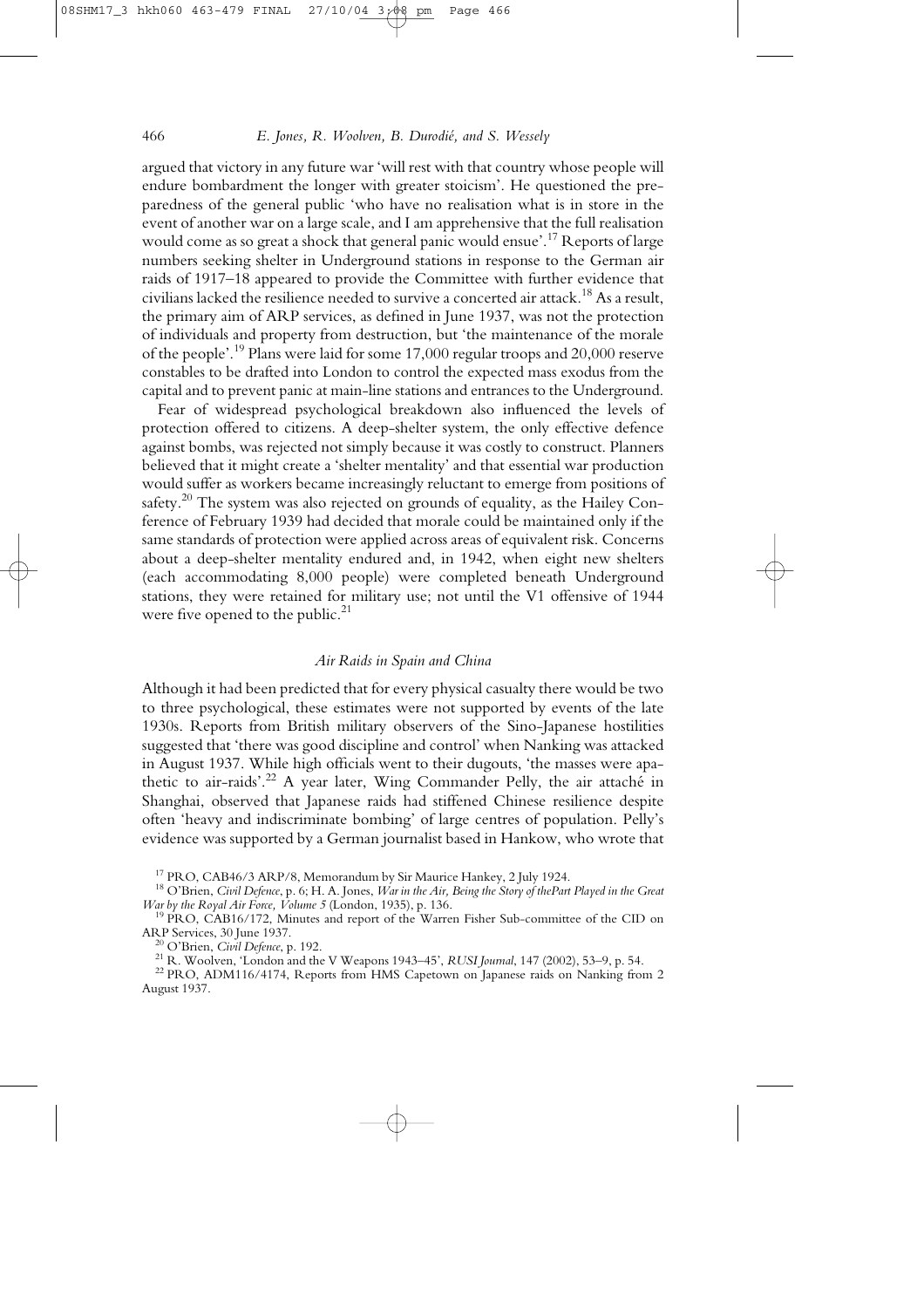the Japanese air offensive had been 'materially incapable of affecting the will to resist on the front or hinterland or of producing panic . . . even when continued for weeks . . . it merely produces a strong feeling of hatred, which indirectly strengthens the defences<sup>'.23</sup> Although these reports reached the Air Ministry, they were discounted, probably because planners agreed with Pelly's view that the observed resilience was a racial characteristic: 'the Chinese are more fatalistic and possibly less imaginative than the Western races'.24

Evidence from the Spanish Civil War, published in the *British Medical Journal*, also had little immediate influence on policy. Emilio Mira, professor of psychiatry at Barcelona University, demonstrated that the incidence of psychiatric disorders in the city did not rise significantly as a result of air raids.<sup>25</sup> 'After a time', Mira argued:

the people in the city became almost indifferent to the bombardment if it did not affect their own district . . . It should, however, be emphasised that the great part of the population would feel what may be called 'normal anxiety' during an air raid, but never need psychiatric attention.<sup>26</sup>

Although the Air Ministry and CID had reached pessimistic conclusions about the psychological responses of civilians to air raids, the UK medical profession was less decided. Some, such as W. R. Bion and Hugh Crichton-Miller, believed that it was impossible to predict the effect.<sup>27</sup> John Rickman argued that 'the strain of war conditions in the direction of disturbing morale will affect a small proportion of civilian population seriously and a larger proportion subliminally'.28 Wright believed that morale would be determined by 'class, to a greater extent on the density of the population exposed, and probably to the greatest extent on the adequacy of the protective measures and the confidence these measures inspire'.<sup>29</sup> Denied the training and group protection afforded to soldiers, Crichton-Miller and Hargreaves considered that civilians could more readily succumb to a powerful desire for self-protection, regressing to a state of infantile dependency.<sup>30</sup>

Planners, advised by two veterans of the First World War (Gordon Holmes, a neurologist, and Bernard Hart, a psychiatrist), took a pessimistic view of civilian responses and opened specialist hospitals (termed 'Neurosis Centres') in the outskirts of major cities to treat the expected epidemic of psychiatric casualties.<sup>31</sup> In London, the staff of the Maudsley were despatched either to Belmont Hospital in

<sup>23</sup> PRO, WO106/5296, Experiences of a German journalist in Hankow, 17 September 1938.<br><sup>24</sup> PRO, AIR2/3558, Air Operations during Sino-Japanese Hostilities, November 1938.<br><sup>25</sup> E. Mira, 'Psychiatric Experience in the Span

<sup>2</sup><sup>26</sup> Ibid., p. 1218.<br><sup>27</sup> G. R. Hargreaves, 'Psychological Casualties in War', *British Medical Journal*, 2 (1939), 1161; H.<br>Crichton-Miller, 'Neuroses in War-time', *British Medical Journal*, 1 (1939), 169–70, p. 169.

<sup>28</sup> J. Rickman, 'The Mental Aspects of ARP', *British Medical Journal*, 2 (1939), 457–8, p. 458.<br><sup>29</sup> M. B. Wright, 'Psychological Emergencies in War-time', *British Medical Journal*, 2 (1939), 576–8, p. 576.

<sup>30</sup> W. R. Bion, 'The "War of Nerves": Civilian Reaction, Morale, and Prophylaxis', and H.Crichton-Miller 'General Conclusion', in E. Miller (ed.), *The Neuroses in War* (London, 1940), 180–200, pp. 178–9, 184–5, 201–10, pp. 202–3.

<sup>31</sup> A. B. Stokes, 'War Strains and Mental Health', *Journal of Nervous and Mental Disease*, 101 (1945), 215–19.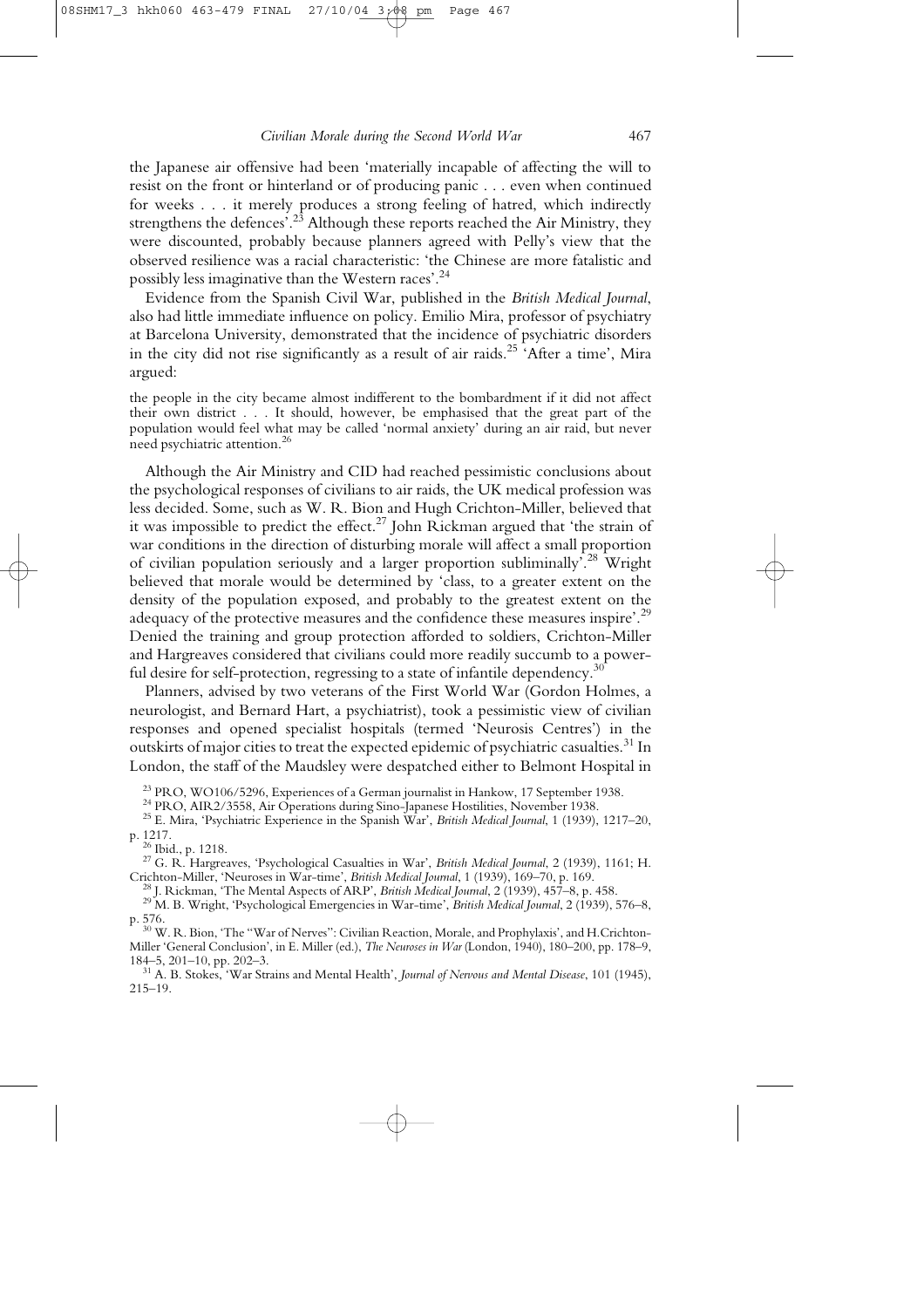Sutton, or to the converted premises of Mill Hill public school.<sup>32</sup> During the First World War, it had been shown that the further a shell-shocked soldier was evacuated from the trenches, the less likely it was that he would recover. As a result, hospitals were set up in locations of comparative safety but within the sound of bombs to encourage patients to return to work in danger zones. When the expected civilian casualties failed to materialize, these units were diverted to military uses.

# *Early Assessments of Morale: Ministry of Home Security*

From August 1940, regular weekly morale reports were prepared by the intelligence branch of the Ministry of Home Security.<sup>33</sup> Although filled with telling anecdotal evidence, their value as objective evaluations of civilian resilience was undermined by the intrusion of the authors' prejudices. R. H. Parker, director of the Home Publicity Division, was responsible for most of the reports written during 1940. Known as 'judge' Parker because of his earlier legal career in India, he had a penchant for lengthy memoranda in an up-beat patriotic style.<sup>34</sup> Sources were not revealed, while the assessments themselves read like morale-boosting propaganda. At the height of the Blitz, for example, Parker recorded that 'there is little appearance of nervous or physical overstrain . . . . Nothing has affected the unconquerable optimism of the Cockney, nor has anything restricted his ready, if graveyard, humour'.35

In addition, the Ministry of Home Security received reports from various local sources, including the police and Civil Defence officials. In autumn 1940, an analysis of 50 confidential assessments by chief constables led to the satisfying conclusion that 'it is notable that in no single instance is there any suggestion of the least faltering in the public courage'.36 The report from Lancashire was typical: 'in an area which had been bombed for several successive days, the opinion was expressed that people could not stand the strain for long but this feeling has gradually subsided, and the presence of our fighter aircraft patrolling in the vicinity has increased public confidence'. In July 1940, the Civil Defence Commissioner based in Reading and responsible for the Southern Region concluded that:

The present state of morale is very high. The weak spots are in the middle rather than the working class . . . . There is some suspicion that the well-to-do are privileged, and that there is tolerance for defeatism among them. The raids have been met with courage and a remarkable degree of indifference.<sup>37</sup>

<sup>32</sup> E. Jones, 'Aubrey Lewis, Edward Mapother and the Maudsley', *Medical History*, Supplement 22

 $^{23}$  PRO, HO199/444, Weekly Morale Reports prepared by the Intelligence Branch, 27 August 1940.

<sup>34</sup> I. McLaine, *Ministry of Morale: Home Front Morale and the Ministry of Information in World War Two* (London, 1979), p. 199.

<sup>35</sup> PRO, HO199/444, Weekly Morale Report, 7 October 1940, p. 1.<br><sup>36</sup> PRO, HO199/316, Morale of the Public during and after Air-raids, Extracts from Chief Constables' Reports.

 $^{37}$  PRO, HO199/410, Policy regarding Monthly Reports on Morale received from Regional Commissioners, Monthly Report, Region 6, two months ended 13 July 1940.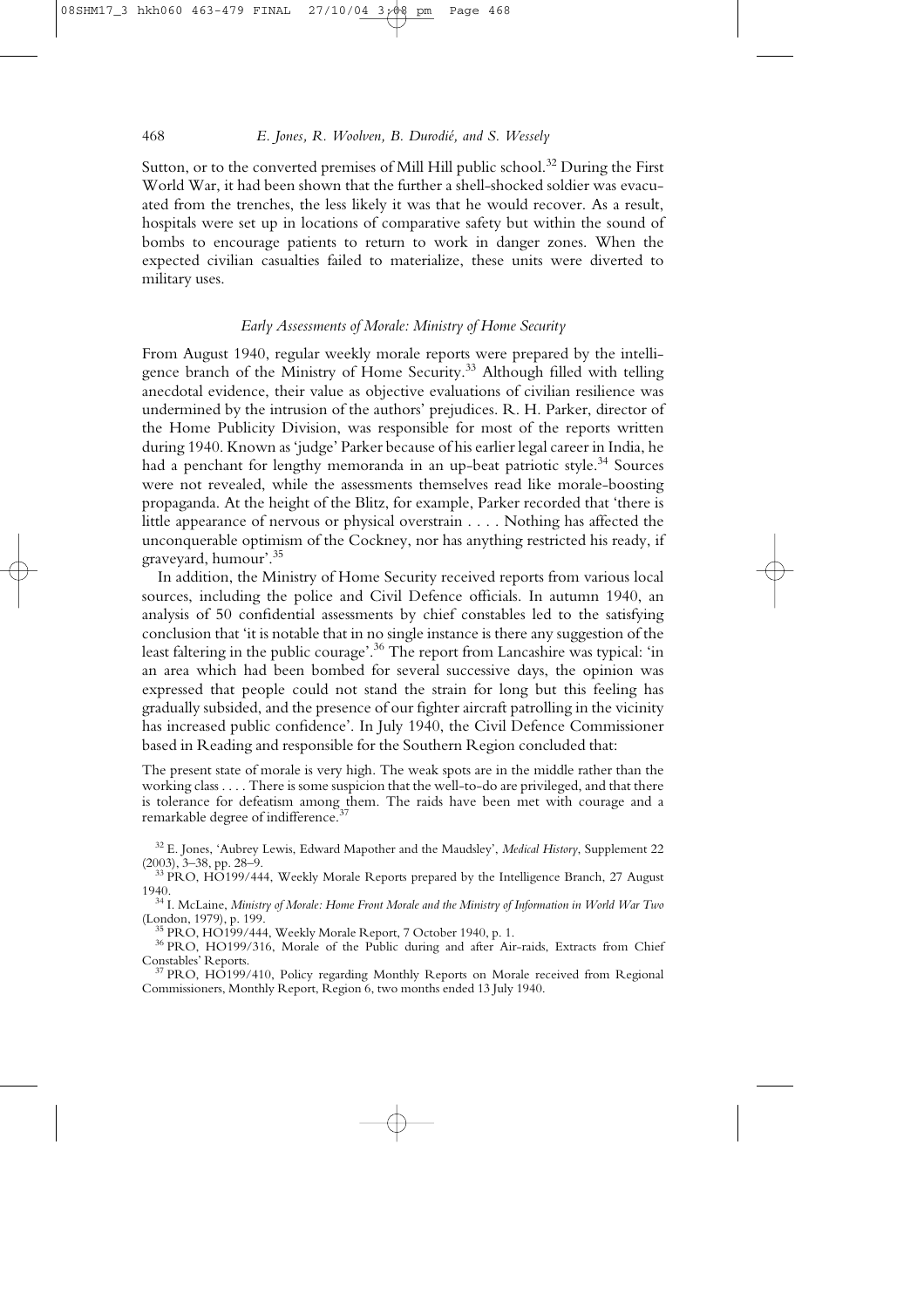The Ministry of Home Security believed that the 'chain of personal contacts which exists between regional headquarters and the vast network of ARP personnel' provided them with a 'digest of whose findings might safely be considered as representative or indeed universal'.38 But, how robust was the evidence gathered from these reports? They often relied on the subjective assessment of one individual, who was plausibly biased against including accounts of low morale as they would imply that he was himself inefficient or simply defeatist. These reports, prepared by apparently well-informed officials, illustrated how, in the absence of a rigorous methodology, it was possible to succumb to institutional bias.

# *Ministry of Information*

The newly-created Ministry of Information, staffed by journalists, broadcasters, academics, and lawyers, had a relatively low proportion of career civil servants and developed a relatively liberal and broadly-based culture.<sup>39</sup> The daily reports on home morale, prepared by its Home Intelligence Division, were a synthesis of various sources and less inhibited than those from the Ministry of Home Security. During 1940, they supported the impression that resilience was not universal or unfaltering. The Blitz on London was described as causing 'considerable apprehension', while 'East-Enders experiencing screaming bomb[s] for the first time expressed great fear but did not panic'.40 However, others did lose control during alerts:

Confusion reported in Piccadilly after crowd had made for large Swan & Edgar's shelter to find it was closed on Sundays. Elderly people started panicking and it took several minutes for policemen to disperse crowds to other shelters.<sup>41</sup>

Reactions to raids in London varied widely: 'four people in one Kensington bus panicked at a siren; other reports show many people running to shelters and then leaving them before the All Clear sounded'. Although confidence was 'still strong', by September 1940, 'terror stories' were said to be 'frequent', accompanied by rumours of new weapons, and 'evidence that physical tiredness is beginning to have an effect on nerves'.<sup>42</sup> The challenge facing the government was to determine which of these conflicting accounts were representative.

#### *Mass-Observation Reports*

The answer appeared to lie in the Mass-Observation reports presented to the Admiralty in December 1940 and January 1941 on the effect of raids on Coventry, Bristol, Cheltenham, Southampton, Manchester, and Liverpool.<sup>43</sup> Mass-Observation, a pioneer opinion-measuring organization, had been founded in 1937 by Tom

<sup>&</sup>lt;sup>38</sup> Ibid., Memorandum from Intelligence Branch, 20 May 1940.<br><sup>39</sup> McLaine, *Ministry of Morale*, pp. 277–8.<br><sup>40</sup> PRO, INF1/264 Daily Report on Morale, 30 August 1940, London, 26 August 1940.<br><sup>41</sup> Ibid., London, 19 August

Dockyard Personnel and Public.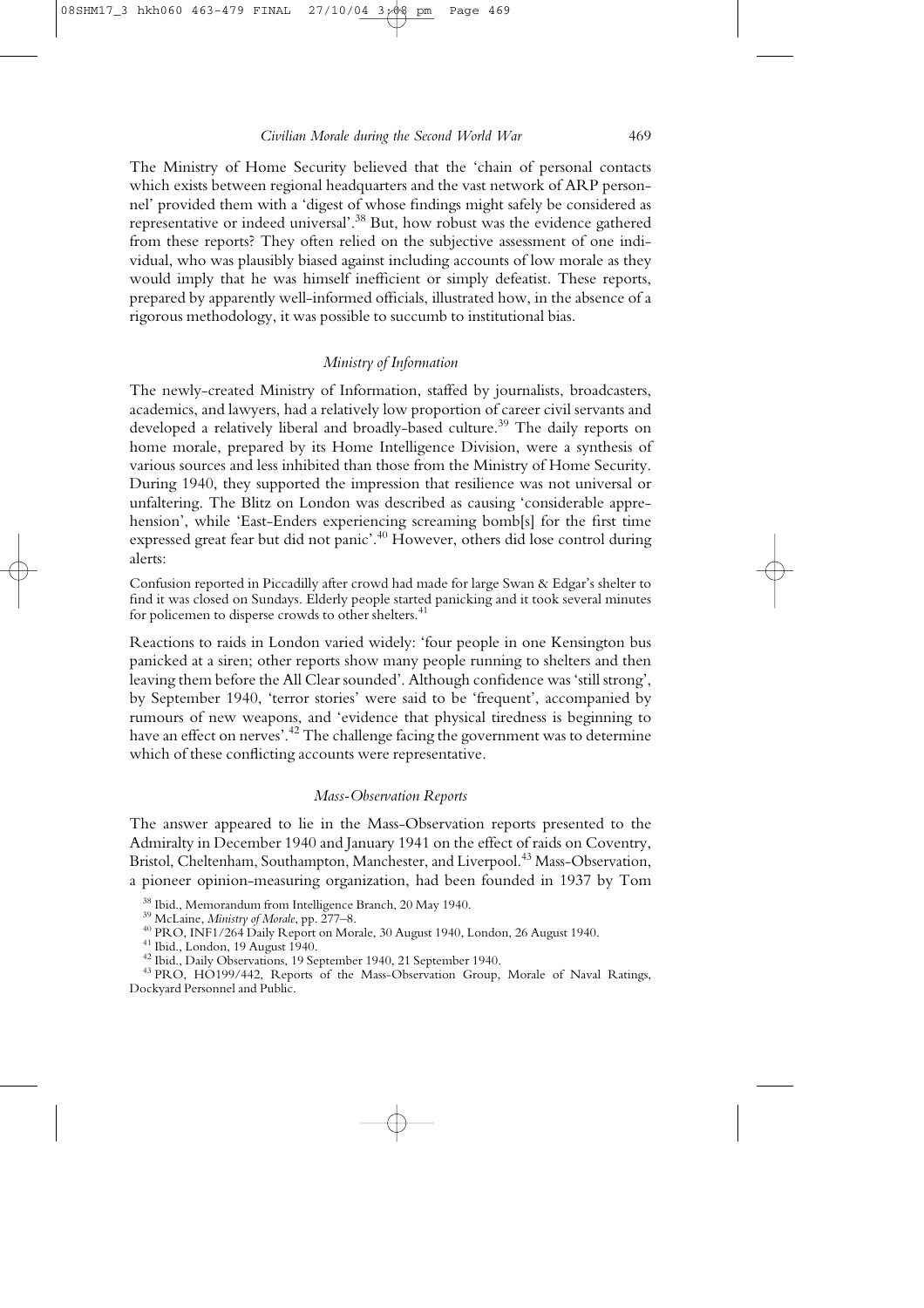Harrisson (1911–76), an anthropologist, Charles Madge, a poet and journalist, and Humphrey Jennings, a documentary film maker.<sup>44</sup> With a nationwide panel of 1,500 voluntary observers and two groups of full-time staff in Fulham and Bolton, it achieved prominence for its studies of daily life and the attitudes of working people.45 However, the bias of their investigators and the nature of their interviews were not disclosed. Mass-Observation was politically left-of-centre and reformist in outlook. While recognizing their expertise, Richard Crossman argued that its staff were 'inclined to turn a hint into a scientifically demonstrated fact' and that there was 'a considerable element of subjectivity in the results obtained'.<sup>46</sup>

The intense and destructive raid of 14–15 November 1940 on Coventry, according to Mass-Observation investigators, led to:

an unprecedented dislocation and depression . . . . There were more open signs of hysteria, terror, neurosis observed in one evening than during the whole past two months together in all areas. Women were seen to cry, scream, to tremble all over, to faint in the street, to attack firemen. The overwhelming dominant feeling on Friday was the feeling of utter *helplessness* . . . . In two cases people were seen fighting to get on to cars, which they thought would take them out into the country, though, in fact, as the drivers insisted, the cars were just going up the road to garage. $47$ 

Although a quiet night, followed by a fine morning, 'changed the atmosphere for the better', it was predicted that another intense raid would have produced 'more striking and terrible' results. What could have explained the panic in Coventry? First, the intensity of the destruction was unprecedented. 'The very compact and crowded nature of the town', the investigators concluded, 'made the damage dominate the whole scene . . . [and] made the shock effect much greater per bomb'. Secondly, Coventry had not experienced a period of 'hardening'.<sup>48</sup> In Liverpool, by contrast, where the population had been prepared by a series of lighter air raids, the impact of a major assault was lessened and morale remained high.<sup>49</sup> Indeed, a study by Vernon, based on interviews with psychologists and psychiatrists who had treated air-raid casualties, suggested that 'people generally find a continued succession of raids less trying than sporadic ones since they become disadapted [*sic*] during the quiet intervals'.<sup>50</sup>

Comparative studies of Southampton, Bristol, Liverpool, and Manchester suggested that morale did not simply fluctuate in direct relationship to the tonnage of bombs dropped.<sup>51</sup> Bristol, which had suffered far less damage than either Coventry or Southampton, was reported as having low morale, the main complaint being a

p. 2.<br><sup>48</sup> T. Harrisson, *Living through the Blitz* (London, 1976), p. 135.<br><sup>49</sup> PRO, HO199/442, Report on Liverpool and Manchester, 10 January 1941, p. 4.<br><sup>50</sup> P. E. Vernon, 'Psychological Effects of Air-Raids', *Journal* 

<sup>51</sup> D. Thoms, 'The Blitz, Civilian Morale and Regionalism, 1940–42', in P. Kirkham and D. Thoms (eds), *War Culture: Social Change and Changing Experience in World War Two* (London, 1995), 3–12.

<sup>&</sup>lt;sup>44</sup> Mackay, *Half the Battle*, pp. 10–11.<br><sup>45</sup> N. Longmate, *Air Raid*, *The Bombing of Coventry* (London, 1976), pp. 212–14.<br><sup>46</sup> PRO, INF1/261, R. H. S. Crossman, Report on the Work of Mass-Observation', 26 October<br>1939

<sup>&</sup>lt;sup>47</sup> PRO, HO199/442, Report on Coventry by the Mass Observation Group, 18 November 1940,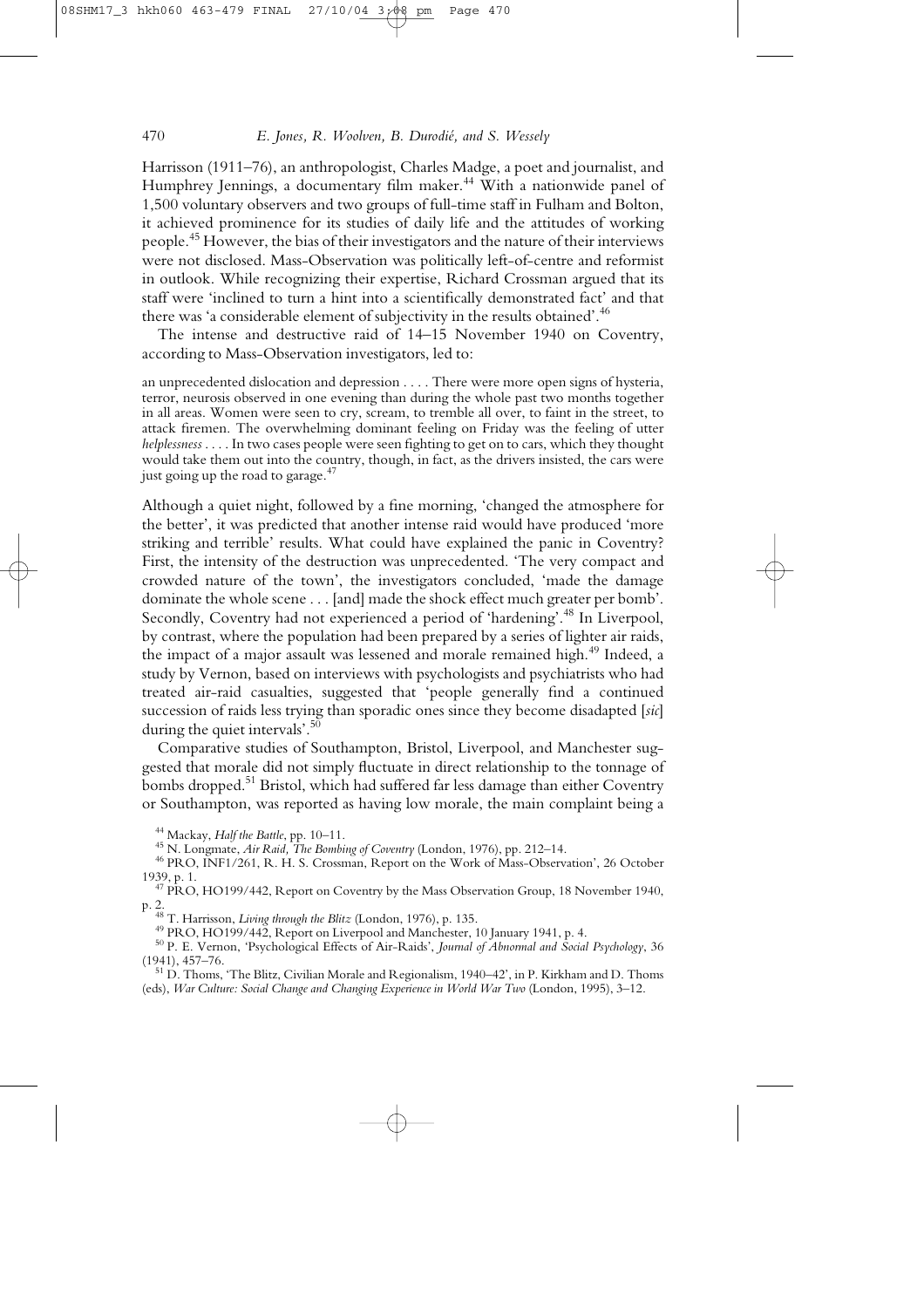dissatisfaction with the shelters, which was judged 'spontaneous, non-political and actually justified'. Despite heavy raids, morale in Liverpool remained consistently high.<sup>52</sup> The damage had not been concentrated and the city centre, its psychological heart, had survived quite well, enabling repairs to essential services to be effected relatively swiftly. It was also thought that the harsh pre-war economic conditions, with high unemployment and men often away at sea, had toughened the population.

By contrast, raids on Manchester over 22–26 December 1940 had a significant impact:

While plenty of people in Manchester were determined and courageous, and few openly defeatist, careful analytical discussions with sample people . . . pointed to a considerable private opinion of real depression and despair. Manchester people are definitely on edge, are afraid of the next raid, are beginning to really worry about the future.<sup>53</sup>

Rumour was said to be widespread, talk about air raids was common, and alarm openly visible when sirens sounded, and considerable evacuation from the city was described. All were identified as signs of low morale. Like Coventry, Manchester had suffered from concentrated raids without a period of conditioning. The utility services and transport system were severely affected. Little had been done in terms of public broadcasts and information to raise morale and, over the Christmas period, the people of Manchester believed that they had been neglected. Practical organization for the homeless appeared wanting. 'The morale of the bombed', the observers concluded, 'largely depends on the care they get in the first 36 hours',<sup>54</sup> which in practice related to the quality of the rest centres, facilities for children, information provided, health care, and provision of food.

## *Ministry of Home Security: Research and Experiments Department*

Stung by the Mass-Observation reports, which were more incisive than anything they had produced, the Ministry of Home Security directed its Research and Experiments Department to investigate the impact of air raids on morale and productive output.55 Professors J. D. Bernal and Solly Zuckerman compared the effects of raids on Birmingham and Hull. They found that the former possessed 'an inner buoyancy . . . while Hull was . . . torpid and apathetic'.<sup>56</sup> Because of the city's very size, and growing industries, production in Birmingham fell by less than 5 per cent. Stable employment and high wages also deterred people from widespread evacuation or trekking at night. Hull, by contrast, experienced an economic depression following the loss of trade with Scandinavia and the Low Countries. Although 10,000 people left Birmingham every month as a result of raids, they

<sup>52</sup> B. Beaven and D. Thoms, 'The Blitz and Civilian Morale in Three Northern Cities', *Northern*

<sup>&</sup>lt;sup>53</sup> PRO, HO199/442, Report on Liverpool and Manchester, 10 January 1941, p. 9.<br><sup>54</sup>vIbid., p. 11.

<sup>&</sup>lt;sup>55</sup> PRO, HO199/453, 'Ministry of Home Security Research and Experiments Department, Social and Economic Study of the Effects of Air-Raids on Towns, 29 September 1941.

<sup>&</sup>lt;sup>56</sup> PRO, HO199/453, Total Effects of Air-Raids (Ministry of Home Security Report 2770), Air Ministry (Air Liaison) Commentary, 5 May 1942, p. 3.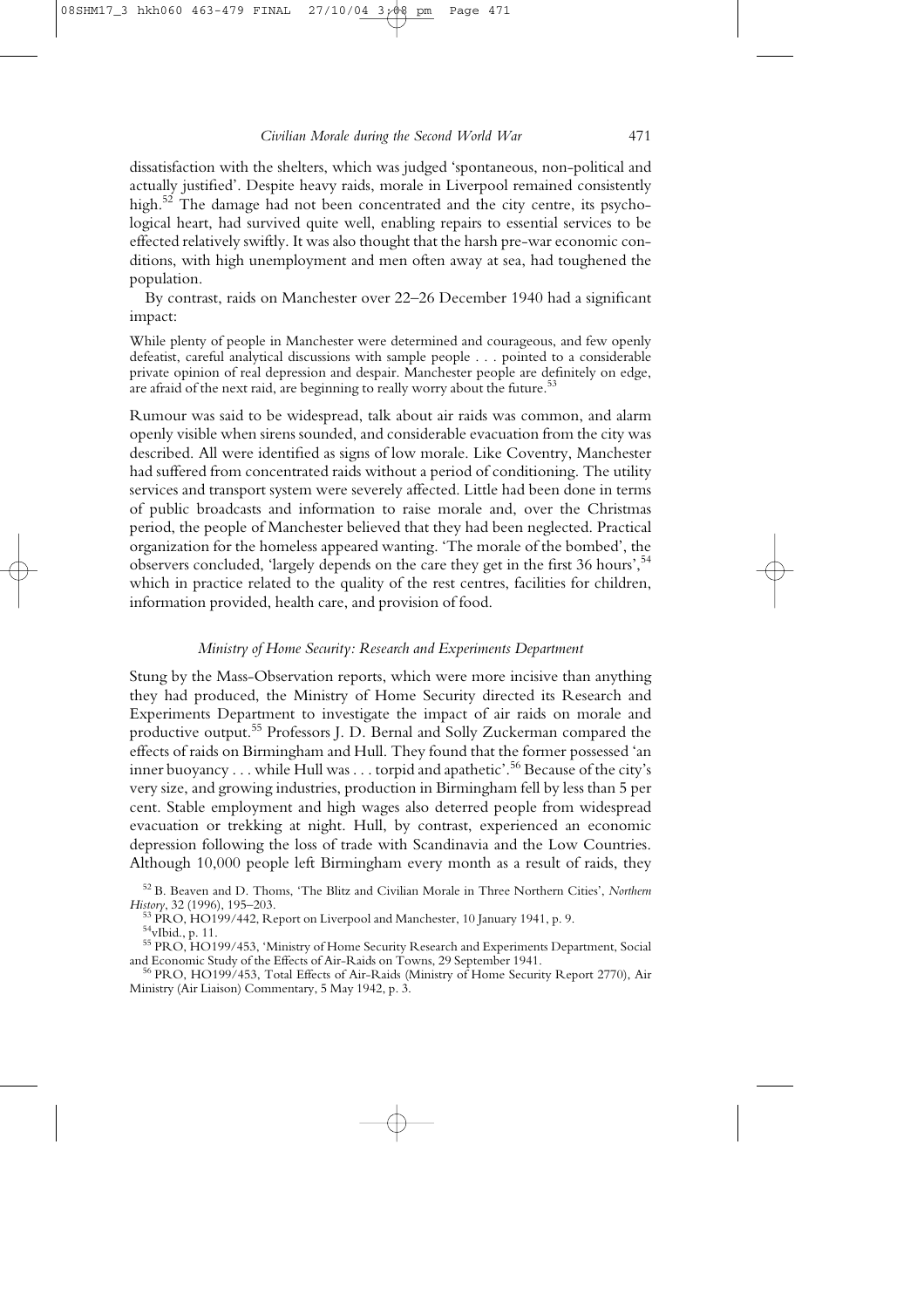were immediately replaced by similar numbers attracted by the ready availability of well-paid jobs. Morale there was buttressed by economic prosperity: 'a big town was more resilient under bombing than a small town, since it has a larger capacity for absorbing within itself a displaced population'.<sup>57</sup> In neither town did Bernal and Zuckerman find 'any evidence of panic', although in Hull the situation was obscured by 'trekking' (travelling out of the city in the evening and returning again in the morning), which they interpreted not as a sign of low morale but as a rational response to the destructiveness of air raids 'made possible by the availability of road transport'.58

A further study led by a physiologist, Dr C. W. E. Emmens, investigated four towns hit in the 'Baedeker raids' (Norwich, York, Canterbury, and Exeter), while Bootle, Clydebank, and Greenock were added to assess the effects on ports and centres of manufacture.<sup>59</sup> The 'Baedeker raids' were on inland cathedral cities of no appreciable military importance and were reprisals for the RAF raid on Lübeck. $60$ Drawing on reports prepared by the Ministry of Information, stories in the local press, social survey material gathered from house-to-house inquiries, and damage reports, they compared absentee rates for a period of three weeks after raids with the percentage of houses destroyed, effective density of the attack, and casualties per thousand. The data, expressed graphically, showed consistent linear relationships.<sup>61</sup> From these figures, Emmens concluded that:

The relation of absenteeism for personal reasons to the percentage of houses destroyed and to the casualties per thousand, and possibly the effective density of the attack should give the best indices on which to base conclusions as to the relative morale of the various towns.<sup>62</sup>

He also discovered that the amount of trekking and evacuation was correlated to the number of buildings destroyed.

Only Greenock did not fit this pattern. Absenteeism was twice the level that might be predicted from either the percentage of buildings destroyed or the effective density of the attack. Home Intelligence reports confirmed low morale in the town and suggested that it was related to poor emergency facilities and a feeling that the local authorities had lost their 'grip of the situation'.

# *V1 and V2 Attacks*

The V1 campaign, beginning on the night of 12–13 June 1944, and the V2 rocket attacks from 8 September 1944, took place when most citizens believed that they had overcome the worst of the air raids. Much 'nervous strain', suggested O'Brien, was 'involved in listening to the "buzz-bombs" or "doodlebugs", watching them and waiting for the engine to cut out'. $^{63}$  Reports by the Ministry of Information

<sup>&</sup>lt;sup>57</sup> Ibid., p. 2.<br><sup>58</sup> S. Zuckerman, *From Apes to Warlords* (London, 1978), p. 143.<br><sup>59</sup> PRO, HO199/456, Assessment of Air-Raid Morale from the Local Press, Home Intelligence,<br>Social Survey and Damage Reports. 19 June 194

 $^{60}$  PRO, HO199/98, Brief appreciation of recent attacks on Bath, Exeter, Norwich, and York, 4 June 1942, p. 1.

<sup>&</sup>lt;sup>61</sup> PRO, HO199/456, Assessment of Air-Raid Morale, Table 1, p. 3.<br><sup>62</sup> Ibid., p. 3. 63 O'Brien, *Civil Defence*, p. 659.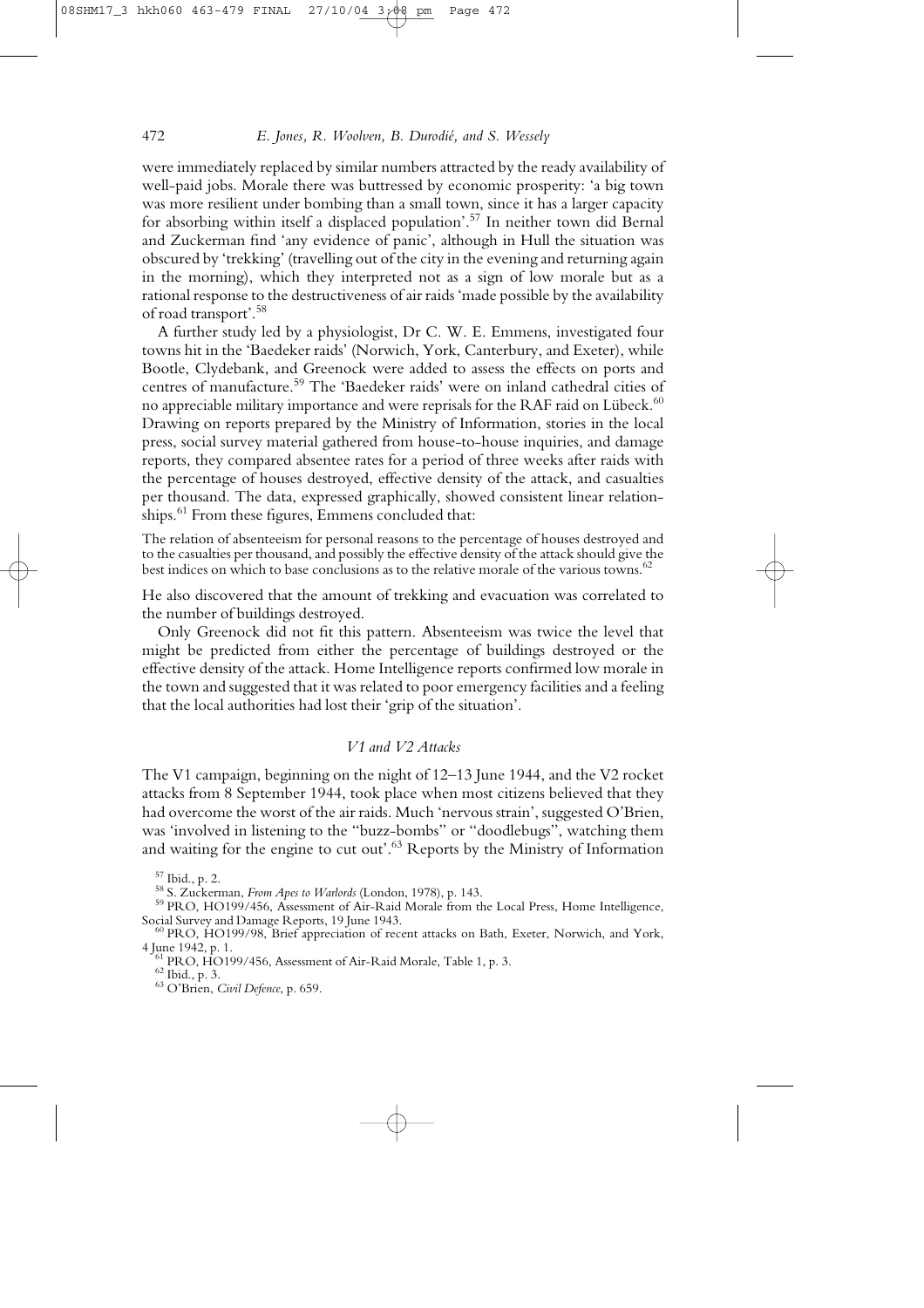suggested that Londoners were seriously affected by the sudden and unexpected attacks coming so soon after D-Day:

The raids have completely swamped all other war news for the great majority of Londoners. . . . Nervousness, anxiety, strain and weariness are widespread. Sleepless nights account for much of the increased jitteriness and lowering of morale. Some people can 'scarcely believe that the raids have only been going for ten days'.<sup>64</sup>

The Ministry judged that Londoners' spirits were 'lower now than at any time during the last two years'.<sup>65</sup> Early signs of a potential breakdown in public discipline included the circulation of wild rumours. Stories spread of the capital being reduced to 'a heap of rubble' and of Londoners, 'scared or actually panicking', crowding into railway stations to leave the city.<sup>66</sup> The need to deny the enemy targeting information during the initial phase of the V1 attacks had led to much government censorship. The Ministry of Information challenged this tactic:

In view of the widespread rumours, it is thought that more details should be published. . . . People in target areas, and elsewhere, are critical of official and press accounts which appear to tone down the raids and the damage they cause. People ask for 'less secrecy and more true information'.<sup>67</sup>

However, by the end of June 1944, there were signs that 'people are beginning to adjust themselves to the [V1] raids'. A growing number of citizens believed that 'the anxiety expressed is greater than the damage warrants'. Outside London and along the south coast, 'some alarm' was reported:

at the possibility that they may drop anywhere at any time. People's nerves are said not to be standing up to them so well after five years of war. The general view, however, is that the new weapon is a nuisance but not nearly as bad as the raids which people expected to start when invasion  $[D-Day]$  began.<sup>68</sup>

By comparison, the V2, a ballistic missile, arrived out of the blue with no warning. The absence of a practical defence against the weapon led to a fatalistic attitude, and consequently its psychological impact was lessened. The opening of the V2 offensive had been greeted by an official silence, while stories were circulated that the damage was caused by exploding gas mains. Inevitably, the truth leaked out and in November 1944, when most people had concluded that they were caused by rockets, the government broadcast a formal acknowledgement. By this time, it was considered that 'the absence of warnings and the official silence add[ed] to the apprehensions of the nervous'.69 Following this confirmation, Home Intelligence officers wrote of the V2: 'a considerable number, however, show little concern, some preferring rockets to flying bombs'.<sup>70</sup>

<sup>&</sup>lt;sup>64</sup> Ibid., p. 4.<br>
<sup>65</sup> PRO, INF1/292, Weekly Report by Home Intelligence, No. 196, 6 July 1944, p. 1.<br>
<sup>66</sup> PRO, HO199/410, Ministry of Information, Home Intelligence Report, 20–27 June 1944, p. 1.<br>
<sup>67</sup> PRO, HO199/410,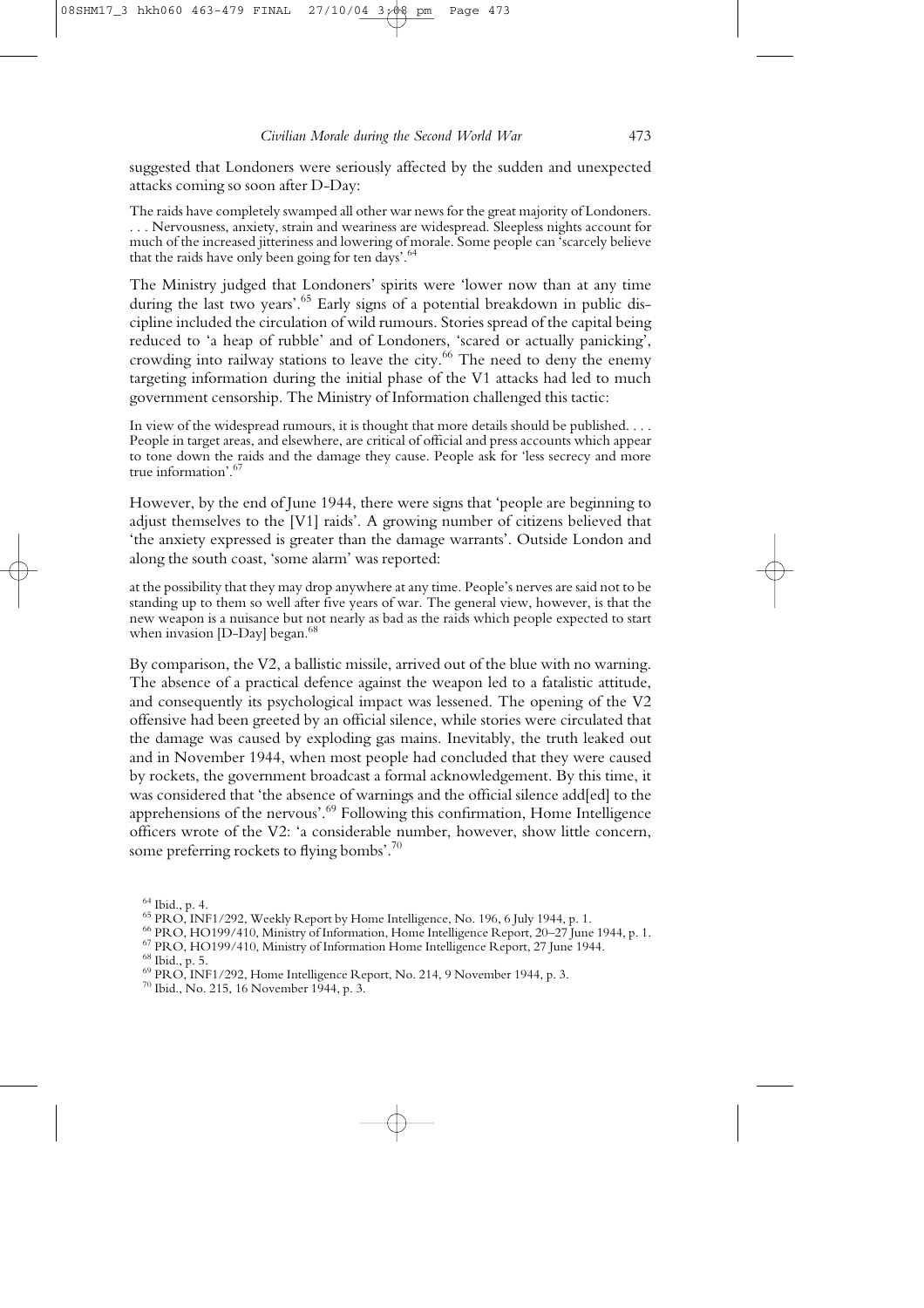# 474 *E. Jones, R. Woolven, B. Durodié, and S. Wessely*

# *Psychiatric Casualties among Civilians*

In 1942, in the aftermath of the Blitz, R. D. Gillespie wrote: 'one of the most striking things about the effects of the war on the civilian population has been the relative rarity of pathological mental disturbances among the civilians exposed to air-raids'.<sup>71</sup> Indeed, in 1941, the clinic set up in London by Edward Glover and other psychoanalysts to treat those traumatized by air raids was forced to close because they had no patients.<sup>72</sup> Responsible for a nationwide survey of the incidence of neuroses among the general population, C. P. Blacker wrote that 'it was a source of almost universal surprise that, throughout the aerial bombardments of the civilian population in 1940 and 1941, very few of these conditions materialised'.<sup>73</sup>

Contemporary reports indicated that acute cases of fear, anxiety, and confusion were not uncommon in areas subjected to heavy bombing but that these rapidly recovered with psychiatric first aid: rest, sympathy, and suggestion. Stokes recorded that 134 civilians suffering from fright or anxiety seen in a London first-aid post were all able to return home within 24 hours and only six required further psychiatric treatment.<sup>74</sup> Brown, a psychiatric registrar at Guy's Hospital, identified cases of 'acute emotional shock', typified by tremor, tachycardia, and conversion symptoms, and 'acute transient hysterical reactions', which presented in 'a limp semistuperose state, usually with a tremor'. Both categories recovered rapidly with minimal intervention.75

In 1941, Aubrey Lewis analysed an influential investigation into the nature of psychological disorders presenting to a suburban London general practitioner in Willesden between September 1940 and May 1941 and compared them with equivalent figures for 1937.<sup>76</sup> In addition, various London psychiatric out-patient clinics were surveyed, together with six general practitioners and three out-patient psychiatrists based in Merseyside, a region that had been subjected to heavy raids in 1941. Although Lewis discovered that the stress of war, including air raids, was responsible for 75 per cent of those individuals breaking down for the first time, these numbers were not significant. His general conclusion based on war pension data from London and Bristol was that 'after intensive raids there is a slight increase in the total amount of neurotic illness in the affected area, occurring chiefly in those who have been neurotically ill before'.77

However, Lewis urged caution in the interpretation of these statistics. 'Figures for neurosis', he conceded:

<sup>&</sup>lt;sup>71</sup> R. D. Gillespie, *Psychological Effects of War on Citizen and Soldier* (New York, 1942), p. 106.<br><sup>72</sup> P. Roazen, *Oedipus in Britain: Edward Glover and the Struggle over Klein* (New York, 2000), pp.<br>144–5.

<sup>&</sup>lt;sup>73</sup> C. P. Blacker, *Neurosis and the Mental Health Services* (Oxford, 1946), p. 22.<br><sup>74</sup> Stokes, 'War Strains', p. 216.<br><sup>75</sup> F. Brown, 'Civilian Psychiatric Air-raid Casualties', *Lancet*, 1 (1941), 686–91.<br><sup>76</sup> A. Lewis

 $^{77}$  Lewis, 'Incidence of Neurosis', p. 182. See also, J. Whitby, 'Neurosis in a London General Practice during the Second and Third Years of War', *Proceedings of the Royal Society of Medicine*, 36 (1942), 123–8.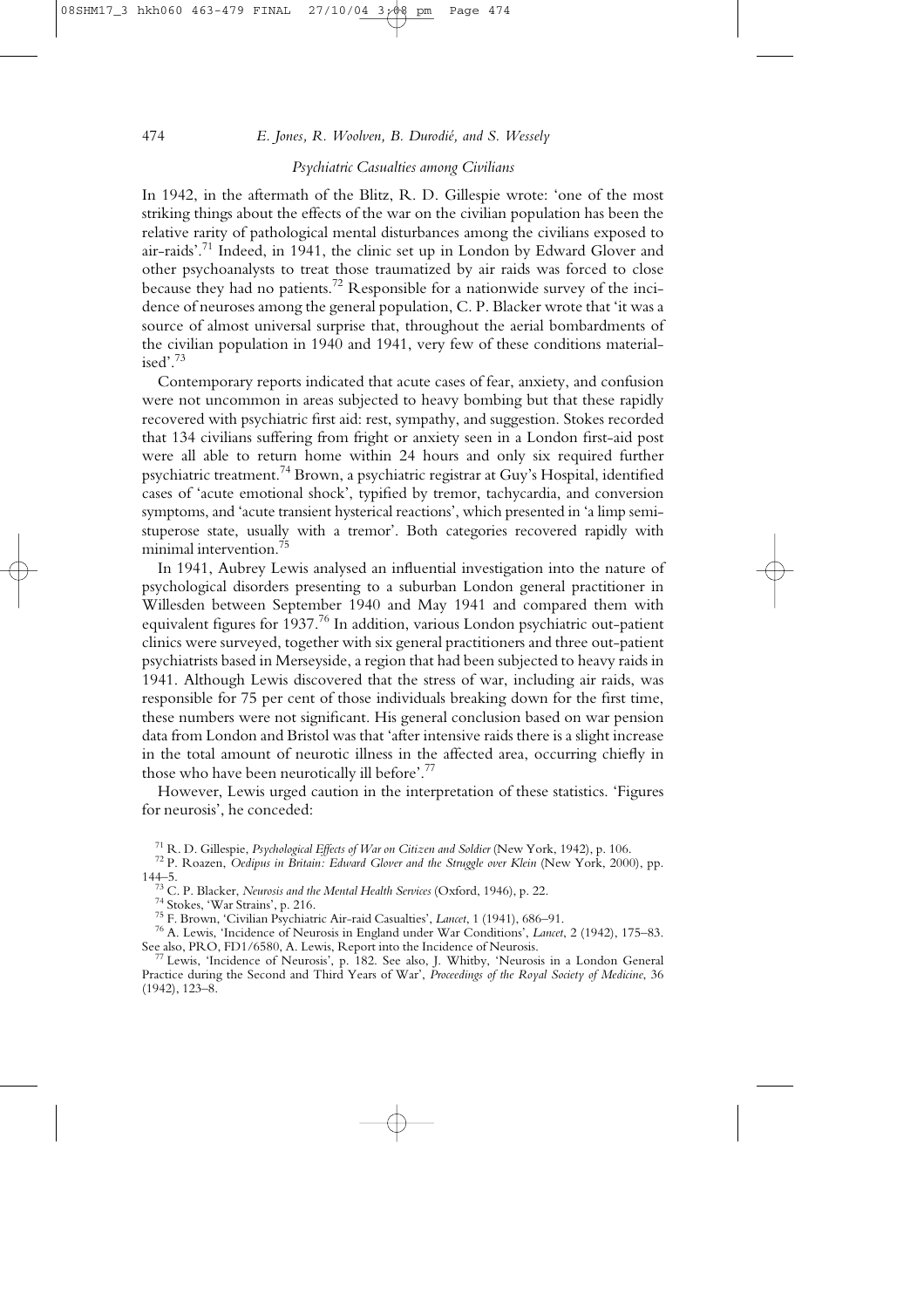are difficult. Diagnosis is untrustworthy; a patient may appear at several clinics in turn . . . [and] many neurotic patients, when they come to hospital, are not seen in the psychiatric department, but in the medical or specialist division with which their presenting symptom would appear to be concerned.<sup>78</sup>

Lewis believed that the full effect of war-related stress might be delayed and that 'the evil harvest may be reaped afterwards' when the Ministry of Pensions would be flooded by claims for compensation.79

The reservations expressed by Lewis were supported by a follow-up study of admissions to a first-aid post in an English city subjected to heavy bombing. The investigators interviewed 127 cases (76 per cent of the sample) 10 months after the raids. Of the 35 who had been buried for more than one hour, 66 per cent had developed neurotic symptoms and 40 per cent were sufficiently troubled to be absent from work. $80$  They concluded that severe personal experiences were likely to cause psychological disorders even in people with no history of vulnerability.

In an attempt to address what he believed were unrealistic and complacent attitudes about the incidence of 'nervous and shock response among the civilian population', Harrisson wrote to the *British Medical Journal* in April 1941. He and his team had observed individuals, who:

after a heavy bombardment, have left the next morning, found a billet with friends or relatives or strangers, and then caved in. In some cases they have simply taken to bed and stayed in bed for weeks at a time. They have not shown marked trembling or hysteria, but an extreme desire to retreat into sleep and into being looked after, as if chronically ill. $81$ 

These cases, Harrisson believed, rarely came to the attention of general practitioners or out-patient psychiatrists, but exercised 'a profound effect on the morale of many others'. Crichton-Miller and Clifford Allen responded unconvincingly that cases of stupor or extreme distress could be explained entirely by the physical effects of raids (blast-concussion, anoxaemia, and toxic absorption from a septic focus).<sup>82</sup> In response, Harrisson stated that most of these individuals had not been directly affected by bombardment but had seen its effects nearby and assumed that it was their 'turn next'. People who had been bombed and survived did not seem to suffer in this way, believing that lightening would not strike twice.<sup>83</sup> He concluded that 'no one who has spent any time objectively studying the "blitztowns" and getting right in among the mass of the people could shut their eyes . . . to the very considerable effect that continuous raiding has on people's nervous system'.<sup>84</sup>

A post-war study of civilian responses to the dropping of atomic bombs on Hiroshima and Nagaski supported Lewis and Gillespie's interpretation rather than that of Harrisson. American investigators found 'no references to excited,

<sup>&</sup>lt;sup>78</sup> A. Lewis, 'Mental Health in War-time', *Public Health*, 57 (1943), 27–30, p. 28.<br><sup>79</sup> Ibid., p. 27.<br><sup>80</sup> R. Fraser, I. M. Leslie, and D. Phelps, 'Psychiatric Effects of Severe Personal Experiences during<br>Bombing', *Pr* 

<sup>&</sup>lt;sup>81</sup> T. Harrisson, 'Obscure Nervous Effects of Air-raids', *British Medical Journal*, 1 (1941), 573.<br><sup>82</sup> H. Crichton-Miller, 'Somatic Factors Conditioning Air-raid Reactions', *Lancet*, 2 (1941), 31–4.<br><sup>83</sup> Harrisson, 'O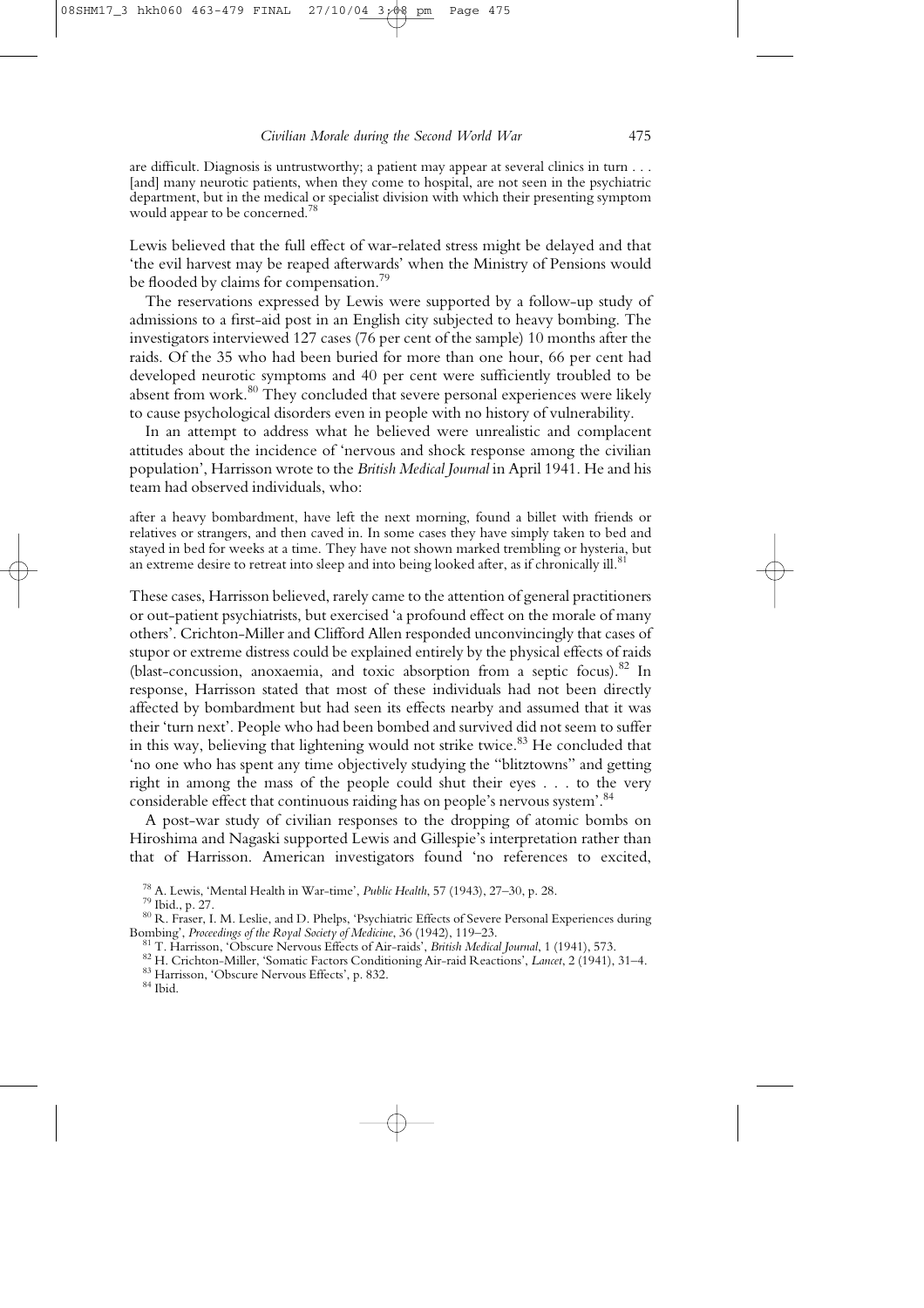uncontrolled behaviour that could be characterised as overt "panic".<sup>85</sup> Despite the destructive effect of the atom bomb, morale did not fall below that recorded in other Japanese cities. Although Janis concluded that there was no appreciable increase in the incidence of major mental illness, he suggested that psychosomatic symptoms, in particular associated with the gut, were frequently observed after heavy air attacks.

Recently, Shephard questioned the apparent absence of traumatic neurosis: 'photographs of people being pulled from the rubble and reports of conditions after some raids do make one wonder whether psychiatrists, having reflected the psycho-panic of 1938, were now affected by the "Britain can take it" mood of 1940–41'.<sup>86</sup> Glover believed that pre-war hysteria about mass casualties was replaced by a new myth of universal resilience. A Coventry-based psychiatrist quoted by Lewis in May 1941 had written:

my general impression is that the number of neurotic disturbances is considerably higher than we realise, but that the cases just do not get treatment; that is not to say, however, that the majority of them do not make a spontaneous recovery.<sup>87</sup>

# *Functional Somatic Disorders*

Although Lewis was unable to discover a significant increase in the number of civilians suffering from 'war neuroses' in the aftermath of air raids, there is evidence to suggest that functional somatic disorders may have risen appreciably. On an anecdotal level, reports suggested that patients presented with unexplained medical symptoms such as headache, fatigue, dyspepsia, joint, and muscle pain. Molesworth, a Home Security official, interviewed a panel doctor based in Filton, a northern Bristol suburb, who reported an increased incidence of indigestion cases, and estimated at least 15 per cent absenteeism after severe raiding.<sup>88</sup> Glover argued that most civilians vulnerable to the stress of air raids tended to express their fears as bodily sensations and were either treated as cases of apparent organic illness or suffered without referral.<sup>89</sup> Gastro-intestinal symptoms were often emphasized, which related to the epidemic of peptic ulcer that Britain then experienced. Contemporaries believed that stress was a causal factor, together with wartime dietary changes.

Although Brown agreed with Lewis's conclusion that 'definite psychoneuroses, induced by air-raids in patients who have previously shown no psychoneurotic traits are comparatively rare', he also observed functional somatic symptoms in patients with no history of mental illness. His anecdotal evidence suggested that 'a particularly horrible experience is needed to precipitate this reaction in a previously normal person'.90

<sup>85</sup> I. L. Janis, *Air War and Emotional Stress, Psychological Studies of Bombing and Civilian Defence* (New

<sup>%</sup> B. Shephard, *A War of Nerves* (London, 2000), p. 178.<br>
<sup>87</sup> Lewis, 'Incidence of Neurosis', p. 179.<br>
<sup>88</sup> PRO, HO199/276, Bristol and Cardiff, Public Morale Report, p. 2.<br>
<sup>89</sup> E. Glover, 'Notes on the Psychological Ef *International Journal of Psychoanalysis*, 23 (1942), 17–37.<br><sup>90</sup> Brown, 'Air-raid Casualties', p. 687.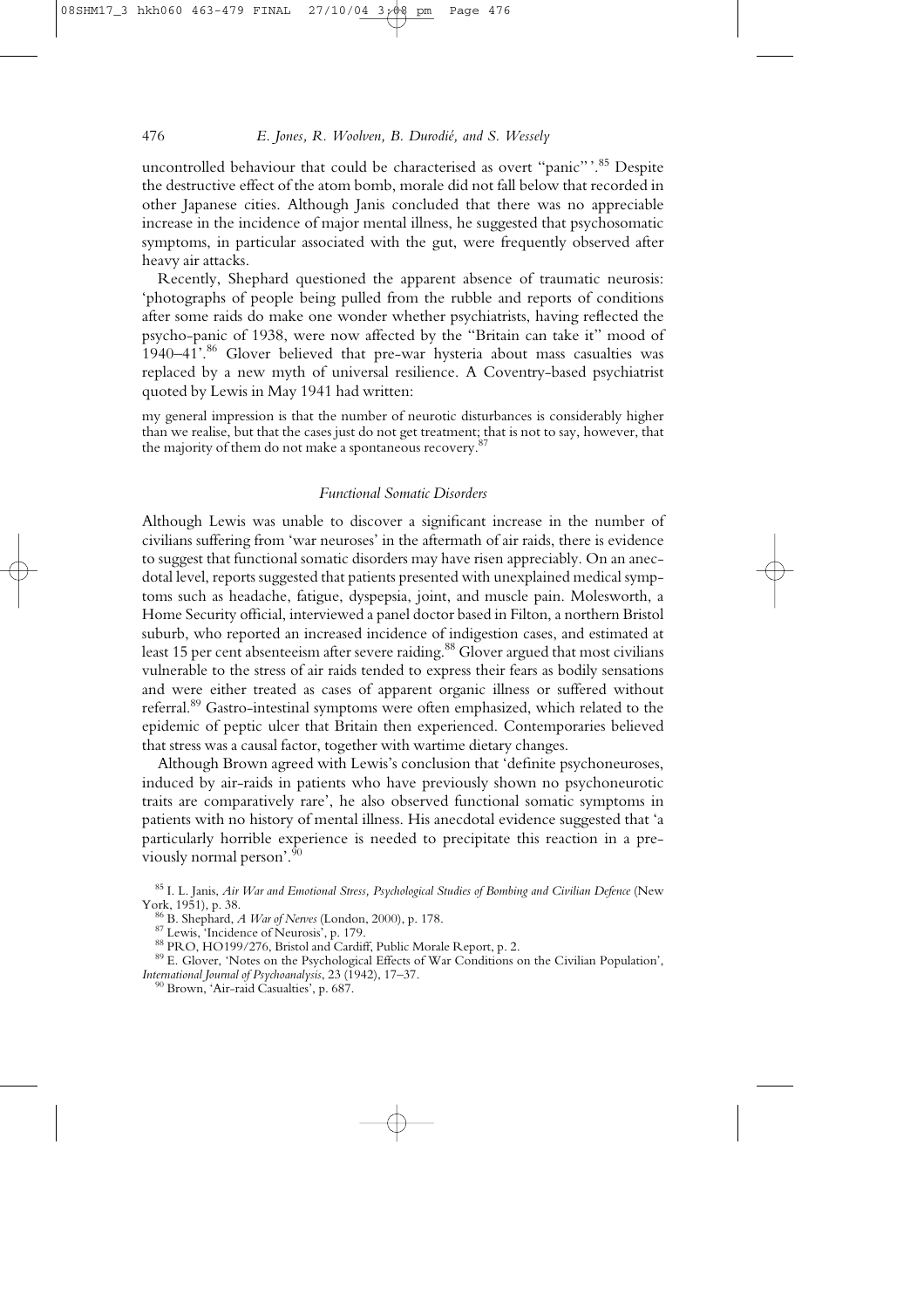## *Preventive Factors*

Factors that militated against a feeling of helplessness and gave people a sense of control, supported morale. The idea of an active defence against attacks lifted the spirits of those not directly involved in the conduct of the war. During the Blitz, for example, anti-aircraft batteries were fired when it was known that their chances of hitting night raiders were minimal and that the falling shrapnel was a danger to people and property. In July 1941, the Civil Defence Commissioner for the Southern region observed that 'the feeling that we are no longer on the defensive . . . has had not merely an encouraging effect but has induced some people . . . to take the view that we are through the worst'.<sup>91</sup> Involving the civil population in constructive activities also served to generate resilience. By spring 1941, as a result of air raids, rationing, war work, and civil defence, 'everyone', wrote Taylor, 'has some sense of participation in the work of the country', while 'the uncertain fear of the unknown has gone'.<sup>92</sup> Indeed, by June of that year, 1.8 million citizens had joined either full- or part-time civil defence and police services, while 5 million were later engaged in the Fire Guard organization.<sup>93</sup>

It is difficult to judge the extent to which protective measures safeguarded morale. Reports from Finland suggested that those with a vulnerability to psychological stress were attracted to safe places: 'persons in raided areas would go and sit in shelters at times when no raid was in progress to recover from an attack of wind up'.<sup>94</sup> However, only one significant example of a deep-shelter mentality has been identified in the UK. After a series of raids on Ramsgate late in 1940, several hundred people congregated in a tunnel shelter where they lived permanently, despite the absence of proper sanitation and schooling for their children. Morale was described as 'almost non-existent'.<sup>95</sup> Fearing that these squatters would depress the spirit of the surrounding population, they were evicted.

Anecdotal reports suggested that morale was higher in those towns where the people believed that anti-aircraft defences were effective and shelter accommodation widely available and safe. This factor would explain the report of a regional intelligence officer based in Reading, who claimed in September 1940 that 'generally speaking, morale appears to be best in those places which have been heavily bombed'.<sup>96</sup> After the 'tip and run' raids on southern coastal towns in 1942, there was widespread demand for Morrison shelters and a rapid up-take of them when they were delivered. Conversely, the combination of lack of preparation, inexperienced emergency services, and low morale was seen in Barrow in July 1940:

for the first 24 hours people were rather shaken. The Civil Defence services were not as effective as they might have been, and there had been a widespread idea that Cumberland was safe and was not likely to suffer appreciably from air bombing.<sup>97</sup>

<sup>91</sup> PRO, HO199/411, Morale Reports by Regional Commissioners, No. 6, 15 July 1941.<br><sup>92</sup> PRO, INF1/292, Taylor, Home Morale, p. 7.<br><sup>93</sup> O'Brien, *Civil Defence*, p. 605, Appendix X.<br><sup>94</sup> PRO, HO199/410, Memorandum from th

 $\overline{P}^5$  PRO, HO207/1101, Letter from E. J. Hodsoll, Inspector General of Civil Defence, 4 February 1941. 96 PRO, INF1/264, Points from Regions, 29 September 1940. 97 PRO, HO199/410, Monthly Report, Region 10, July 1940.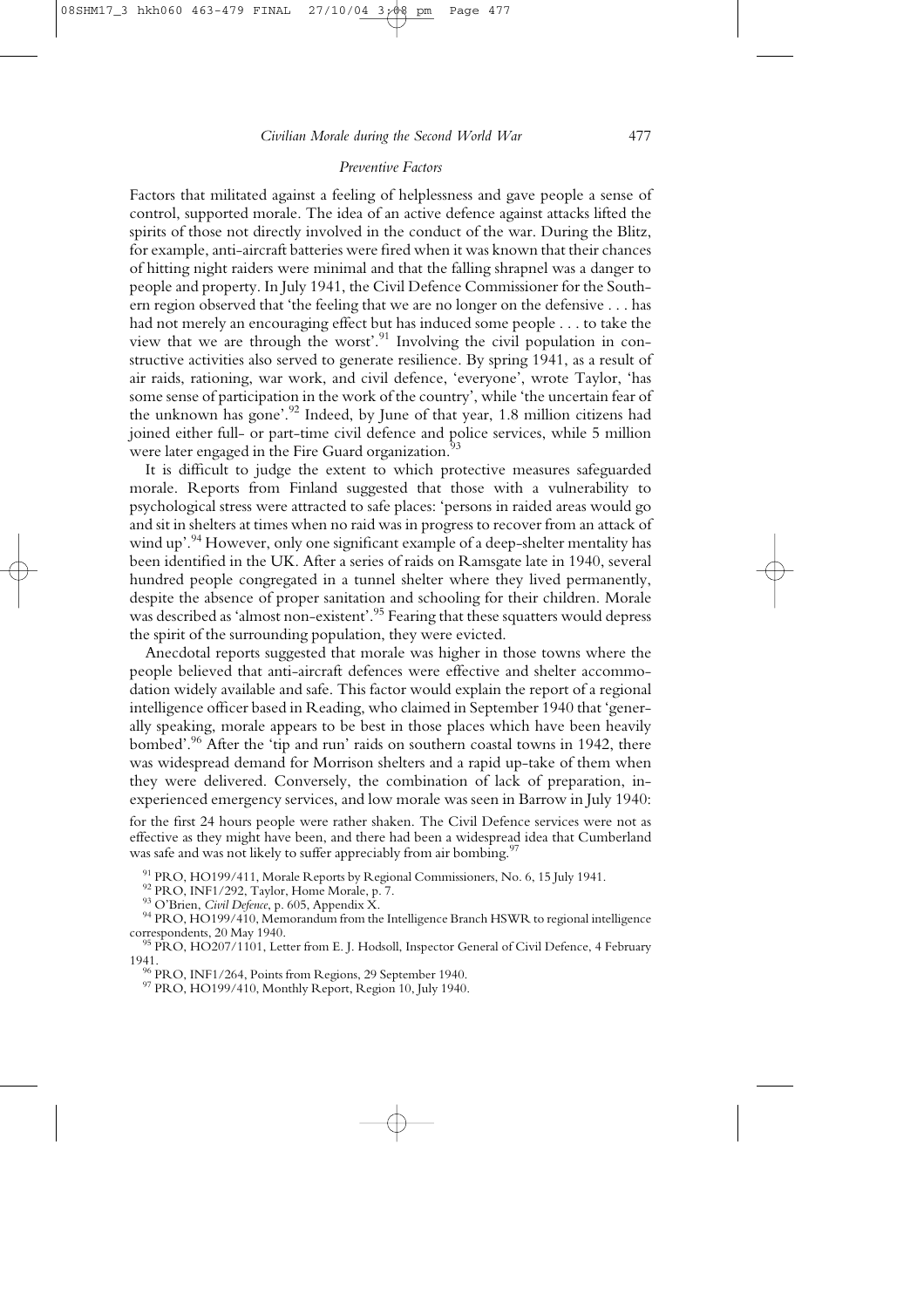#### *Conclusions*

In general, the British people responded with fortitude to the aerial assaults of the Second World War, resigning themselves to the dangers while engaging in the war effort. Morale fluctuated, but never broke. Although some individuals lost selfcontrol during raids, large-scale panic was a rare event and occurred in defined circumstances, such as the Bethnal Green Tube station disaster.<sup>98</sup> Mental illness did not increase significantly, although a question has been raised about the incidence of psychosomatic disorders, such as effort syndrome and non-ulcer dyspepsia. Only a detailed analysis of hospital admission and out-patient records will resolve this issue.

Contemporaries struggled to explain why the predicted epidemic of air-raid neurosis failed to appear. If so many soldiers had succumbed to shell shock during the First World War why, then, did civilians behave so differently when exposed to the dangers of bombing? First, casualty rates in the trenches were far higher than in cities subjected to air attack. Secondly, civilians had less to gain by being hospitalized. For a soldier it resulted in a rapid transfer from danger and possible transfer to a non-combatant or base role. Some civilians, Brown recorded, 'ask, during recovery, to be sent to a quiet hospital, away from the anti-aircraft barrage. This is impossible . . . It is even possible that recovery while the patient is in a noisy neighbourhood serves to desensitise him to noise.'99 As Vernon observed, the civilian was not:

tempted to think that it would be an advantage to be sick or wounded, and he is usually already in, or close to, his own home. The importance of sentiments centred around the home in preserving mental stability is further indicated by the tendency towards deterioration . . . among those whose homes are destroyed.  $^{100}$ 

Contemporaries established an association between damage to homes and levels of resilience. As a result, larger cities were better able to cope than small ones. 'Plymouth or Coventry', observed Lewis in 1942, 'more unified, small and concentrated, can be so devastated that every citizen is affected, and the interference with essential services—food, warmth, light, water—serves to intensify depressive and other neurotic reactions'.<sup>101</sup> 'I know from personal experience', wrote Harrisson, 'that it is ten times more unpleasant to be blitzed in a place the size of Coventry or Bristol, where every bomb is personal and every piece of damage is a disaster to one's own town, instead of the great agglomeration of town which is called London.'102

It seems that weapons may have varied considerably in their psychological effect.<sup>103</sup> The quality of evidence available to planners had improved significantly by mid-

<sup>98</sup> L. R. Dunne, *Report on the Inquiry into the Accident at Bethnal Green Tube Station Shelter on 3 March*

<sup>&</sup>lt;sup>99</sup> Brown, 'Air-raid Casualties', p. 687.<br><sup>100</sup> Vernon, 'Psychological Effects', p. 475.<br><sup>101</sup> Lewis, 'Incidence of Neurosis', p. 182.<br><sup>102</sup> Harrisson, 'Obscure Nervous Effects', p. 832.<br><sup>103</sup> B. Durodié and S. Wessely, ' (2002), 1901–2, p. 1901.